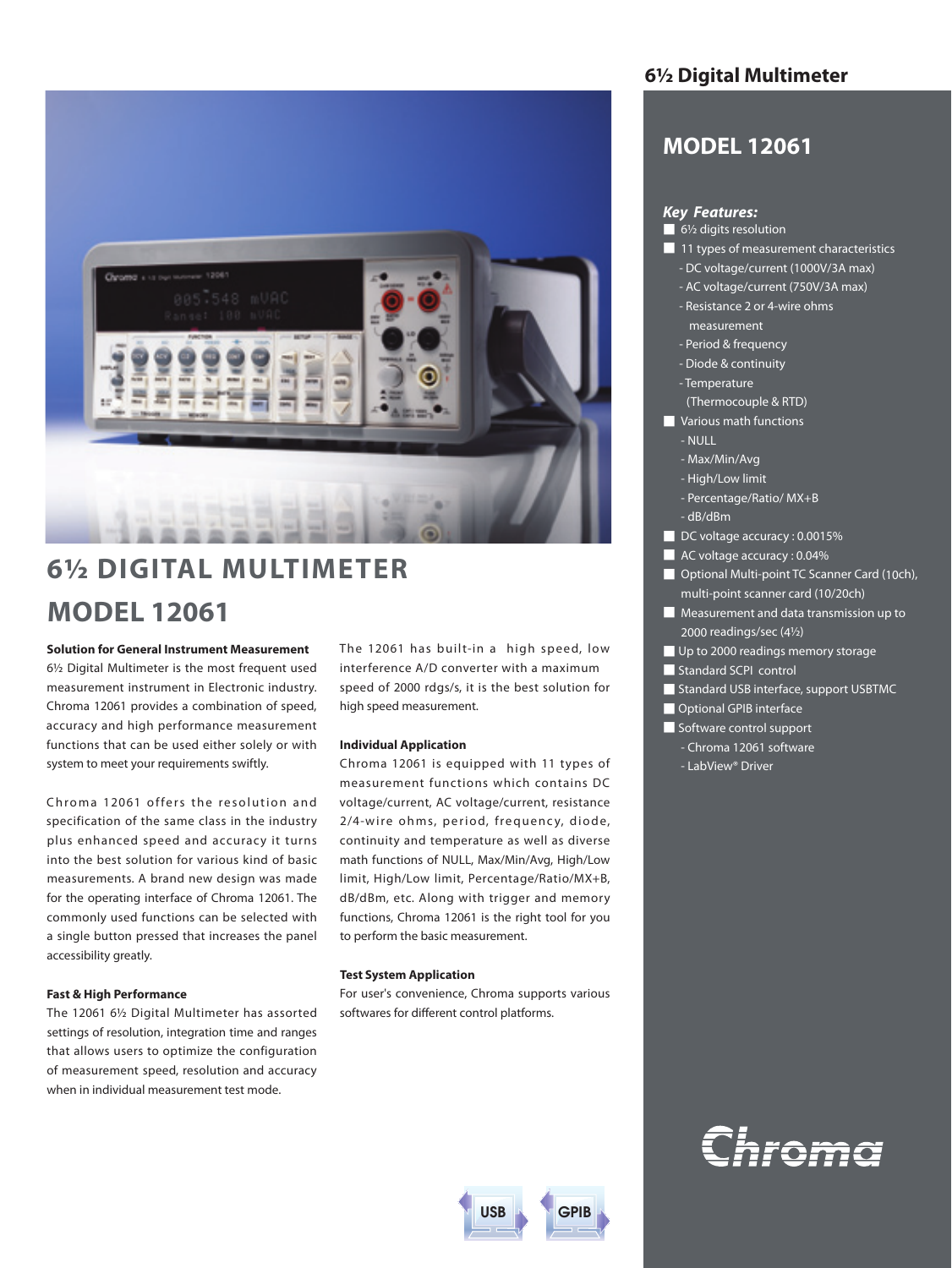# **BUILT-IN USB (USBTMC SUPPORTED)**

Different from the traditional interface, Chroma 12061 uses USB as its standard feature that not only improves the transmission speed but also makes the connection more easier with the plug and play functions.

The USB interface fully supports USBTMC (USB Test & Measurement Class). As long as the instrument is equipped with USB interface that supports USBTMC, it can communicate with PC in real time via VISA driver without the restrictions of platform and environment. USBTMC is a communication protocol built on top of the USB and uses GPIB-like methodology to communicate with USB. Therefore, from user's point of view by using USB should be as simple as using GPIB.

# **PASS/FAIL SIGNAL OUTPU**

Chroma 12061 can provide PASS/FAIL signal to system by USB port (either communication or PASS/FAIL signal) with high/low limit set. USB type B female connect to system with signal (1 floating/ 2 PSS/ 3 FAIL/ 4 GND) in 2ms low and please disable USB interface. If result over the high/low limit, the beeper will alarm and signal output. (Beeper can be off)



# *Temperature Measurement*

Chroma 12061 has temperature measurement function that supports 7 kinds of Thermocouples:E, J, K, N, R, S, and T type. It also supports RTDs 4-wire measurement. The built-in ITS-90, IEC751 and Callendar-Van Dusen temperature conversion can satisfy the diverse measurement requirements of yours.

# *M u lt i -Point Scanner Card*

## **Multi-Point Scanner Card (10ch/20ch)**

Chroma 6½ Digital Multimeter supports Multi-point Scanner Card which is a scanning measurement tool not supported by most of the 6½ Digital Multimeters in the field. Multi-point Scanner Card offers multiplexing ten two poles (ACV, ACI, DCV, DCI, Resistance, Period, Frequency) that can be installed on the extension card option directly of the rear panel.

### **Multi-Point TC Scanner Card (10ch)**

The multi-point temperature scanning card has multiple functions including 2-wire/4-wire resistance, AC/DC voltage/current, frequency, period and temperature measurements. As cold junction compensation is equipped for temperature measurement, it increases the measurement accuracy greatly. In addition, it can scan the temperature of 10 different channels that can be applied extensively to electronic devices and industrial studies for temperature measurement

| <b>Multi-point TC Scanner Card A120004</b>   |                                                                                          |  |  |  |  |
|----------------------------------------------|------------------------------------------------------------------------------------------|--|--|--|--|
| Maximum                                      | 110V rms or 155V peak, 100kHz,                                                           |  |  |  |  |
| <b>AC Voltage</b>                            | 1A switched, 30VA (resistive load)                                                       |  |  |  |  |
| Maximum DC Voltage                           | 110V, 1A switched, 30VA (resistive load)                                                 |  |  |  |  |
| Connector Type                               | Screw terminal, #22 AWG wire size                                                        |  |  |  |  |
| Common Mode Voltage                          | 200V peak btw any terminal and earth                                                     |  |  |  |  |
| Max. Voltage btw<br><b>Any Two Terminals</b> | 160V peak                                                                                |  |  |  |  |
| Thermocouple                                 | K type (-200°C ~ 1372°) $\pm$ 1.5°C<br>(Other type refer to the detailed specifications) |  |  |  |  |



A120000 Multi-point Scanner Card

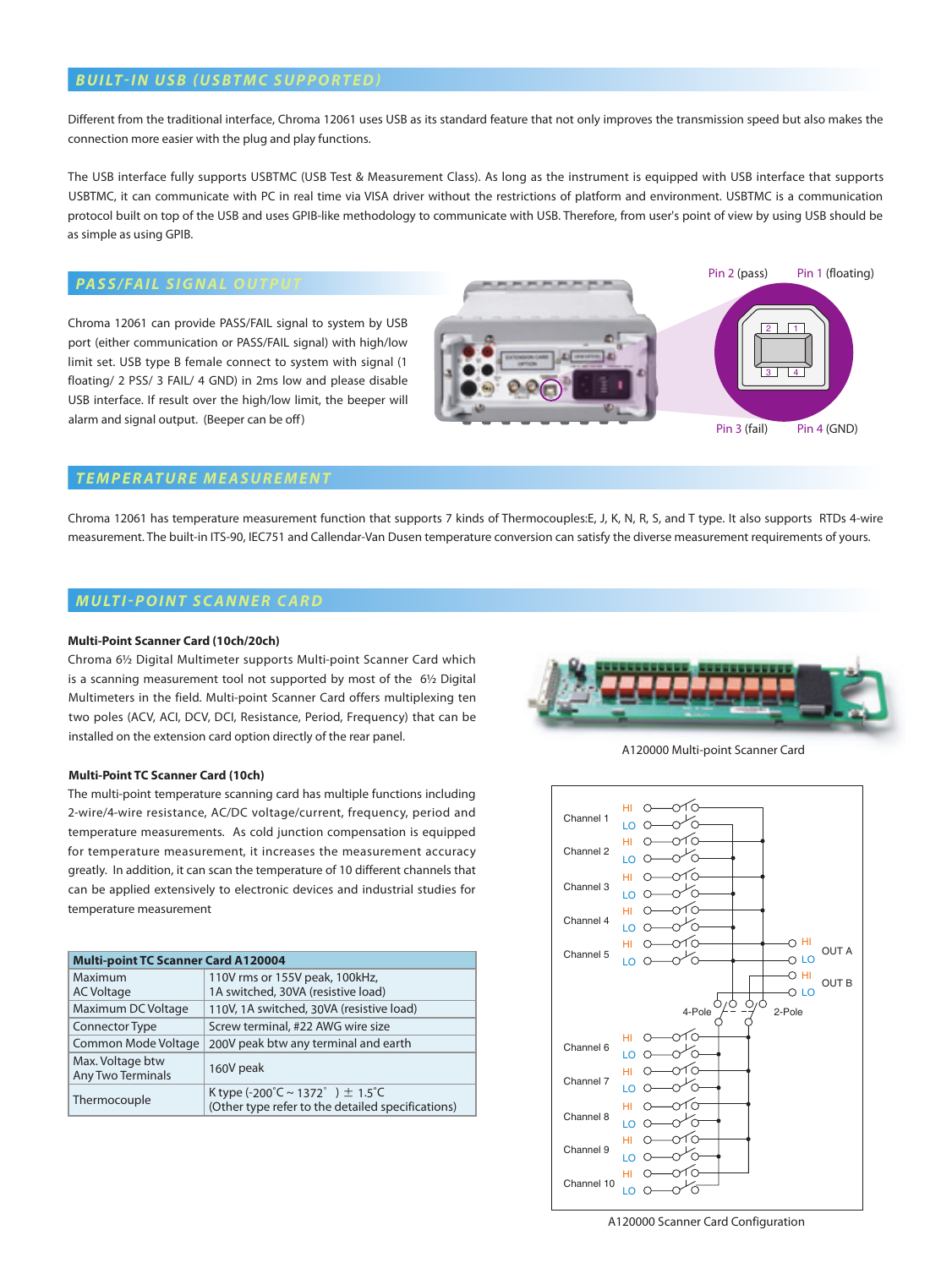# *Operation SpeeD (INDIVIDUAL)*

|                 | 61/2 SLOW                                                                        | 5.9 reading/s  |                     | $6\frac{1}{2}$ SLOW  | 0.15 reading/s (3Hz) |
|-----------------|----------------------------------------------------------------------------------|----------------|---------------------|----------------------|----------------------|
|                 | 61/ <sub>2</sub> FAST                                                            | 59 reading/s   | $ACV \cdot ACI$     | 61/2 MEDIUM          | reading/s (3Hz)      |
| $DCV \cdot DCI$ | 59 reading/s<br>5 <sup>1</sup> / <sub>2</sub> SLOW<br>545 reading/s<br>51/2 FAST |                | $6\frac{1}{2}$ FAST | 10 reading/s (200Hz) |                      |
| and Resistance  |                                                                                  |                | $6\frac{1}{2}$      | 1 reading/s          |                      |
|                 | 41/2 SLOW                                                                        | 545 reading/s  | Frequency or Period | $5\frac{1}{2}$       | 9.8 reading/s        |
|                 | 4 <sup>1</sup> / <sub>2</sub> FAST                                               | 2000 reading/s |                     | $4\frac{1}{2}$       | 80 reading/s         |
|                 |                                                                                  |                | Diode / Continuity  | Response time        | 300 reading/s        |

# *Softpanel*

Chroma 12061 TOOL and Chroma 12061 LINK are two free softpanels provide with data collection and drawing for analysis.



|      | ×             | n.               | e                  | ь | ×                                 |                      |
|------|---------------|------------------|--------------------|---|-----------------------------------|----------------------|
| î    | Time          | OWN              |                    |   | <b>That Time</b>                  | <b>MANYWH 11/58</b>  |
| ž    | 11:58:00:0    | 22/04/08         |                    |   | <b>Internal</b>                   |                      |
| 1    | 11:5023-0     | <b>JUNIOR</b>    |                    |   |                                   |                      |
| ß.   | 11:50:26.51   | <b>ZMOARN</b>    |                    |   | <b>Janubs Craubted</b>            | 迦                    |
|      | 11/40/54      | <b>TUJIER</b>    |                    |   |                                   |                      |
| í    | 11/8000       | ATCASTIC         |                    |   | <b>Carl Print on Chart</b>        | 池                    |
| 1    | LEONOTAR      | <b>VALUATE</b>   |                    |   |                                   |                      |
| ×    | 11/M2R0       | <b>ERLTER</b>    |                    |   | $-000$                            |                      |
| ×    | 11,00,200     | 1997, 691        |                    |   |                                   |                      |
| ı    | 11:50:00      | <b>THE AIR'S</b> | THE                |   |                                   |                      |
| ü    | 11/4/8.0      | FIRE CRIA        |                    |   |                                   |                      |
| a    | 1209020       | <b>MAJTQ</b>     | 683                |   |                                   |                      |
|      | <b>HOUSE</b>  | <b>GALIEA</b>    | ted                |   |                                   | m.                   |
|      | <b>LUMBER</b> | <b>ARTICLES</b>  | 433                |   |                                   | ۰.<br><b>SECTION</b> |
| 1110 | <b>HARASA</b> | <b>SIGA 7104</b> | 383                |   |                                   |                      |
| ×    | 11/9/80       | <b>SING ENG</b>  |                    |   |                                   |                      |
| ö    | 11:56:054     | <b>DOS 2014</b>  | 269                |   |                                   |                      |
| ×    | 13:00:00:01   | <b>THILIDES</b>  | 180                |   |                                   |                      |
| s    | 11/06/05/3    | 954,5400         | 10                 |   |                                   |                      |
| ۰    | LEIMMIN       | 4308-42040       |                    |   |                                   |                      |
| ü    | 11:5640.01    | <b>BOLDINA</b>   |                    |   |                                   |                      |
| ö    |               |                  |                    |   |                                   |                      |
| o    |               |                  | <b>A. S. P. 19</b> |   |                                   | . .                  |
| ×    |               |                  |                    |   | ANTIBORIAL 27 & T. T. T. t. t. B. |                      |
|      |               |                  |                    |   |                                   |                      |

## **CHROMA 12061 TOOL**

- Real-time display interface for value monitoring
- Data log and output in CSV format for analysis

#### **CHROMA 12061 LINK**

- Softpanel toolbar open with EXCEL or WORD
- Real-time data transferring to computer directly and save it to EXCEL or WORD format
- Create data patterns in EXCEL format automatically
- Test engineers can use ActiveX components to control the 12061 using SCPI commands



- 1. Easy-to-read display with 5X7 matrix triple colored double-line screen that can identify the meaning of data and symbol easily
- 2. Easy-to-switch function keys
- 3. 2 or 4-wire ohms measurement
- 4. Built-in frequency, diode, continuity and temperature measurement capability
- 5. Fast TRIGGER control
- 6. Data storage memory
- 7. Math calculation
- 8. Fast range changes
- 9. Optional Scanner Card
- 10. USB Interface supports USBTMC
- 11. GPIB Interface
- 12. 7A/250V Fuse
- 13. Measurement completed signal output terminal for automatic operation
- 14. External triggered input terminal for automatic operation

# *ordering information*

**12061 :** 6½ Digital Multimeter **12061 :** 6½ Digital Multimeter with GPIB **A120000 :** Multi-point Scanner Card (10ch) **A120001 :** Thermal-measurement Adapter

**A120002 :** Multi-point Scanner Card (20ch) **A120003 :** HV Probe (1000:1) **A120004 :** Multi-point TC Scanner Card (10ch)

# *panel description*